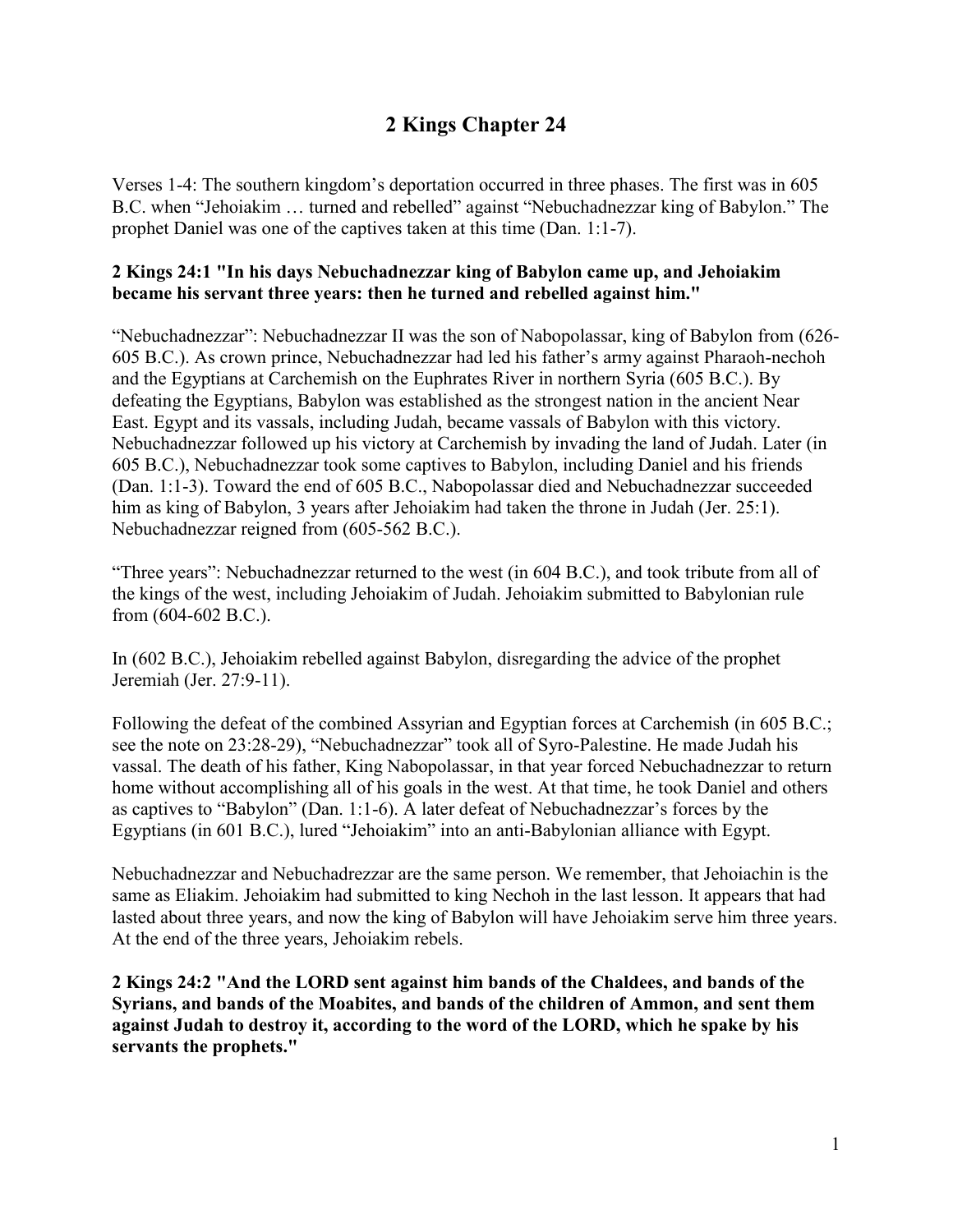In anticipation of a subsequent strike against Jerusalem, Nebuchadnezzar made raids against Judah's surrounding territories, subsequently using them to make forays against the Judean flanks.

With Judah weakened, every little country around took their turn attacking them. All of these attacks were punishment from the LORD; for their unfaithfulness to Him. Huldah had prophesied this recently to Josiah, but Isaiah, Jeremiah, Habakkuk, Micah, and Zephaniah had all prophesied the same thing.

## **2 Kings 24:3 "Surely at the commandment of the LORD came [this] upon Judah, to remove [them] out of his sight, for the sins of Manasseh, according to all that he did;"**

It was the sure and certain decree of God they should be carried captive, and therefore he stirred up the spirit of Nebuchadnezzar, and gave him orders to go against it.

"For the sins of Manasseh, according to all that he did": Which were still continued among the Jews, and committed by them, though repented of by Manasseh, and he returned from them.

There really were not many treasures to take. The true reason for the troubles, was that God's wrath was poured out upon them for their sins. It was not just Manasseh, but he certainly would have been enough all by himself, he was so evil. His son Amon was just as evil as he was. The sons of Josiah even went back to the evil ways, when they became king.

## **2 Kings 24:4 "And also for the innocent blood that he shed: for he filled Jerusalem with innocent blood; which the LORD would not pardon."**

(See 2 Kings 21:16), which cruel usage of the prophets, and servants of the Lord, was still continued (see Jer. 26:21).

"Which the Lord would not pardon": He pardoned the sins of Manasseh, who repented, but not the sins of those persons who imitated him, but repented not. Or though he personally pardoned the sins of Manasseh, so that he was saved everlastingly, yet the temporal punishment of the nation for those sins, in which they were involved with him, was not averted.

"Innocent blood" (see note on 21:16).

The main innocent blood that Manasseh shed, was Isaiah's. He persecuted many other righteous, as well. He also allowed children to be sacrificed to Moloch. This was too much for the LORD to pardon.

## **2 Kings 24:5 "Now the rest of the acts of Jehoiakim, and all that he did, [are] they not written in the book of the chronicles of the kings of Judah?"**

(In 2 Chronicles 36:8), it is added, "His abominations, and that which was found in him". Which besides his rebellion against the king of Babylon, and his shedding innocent blood, is interpreted of marks made in his body for superstitious and idolatrous purposes (so Lyra).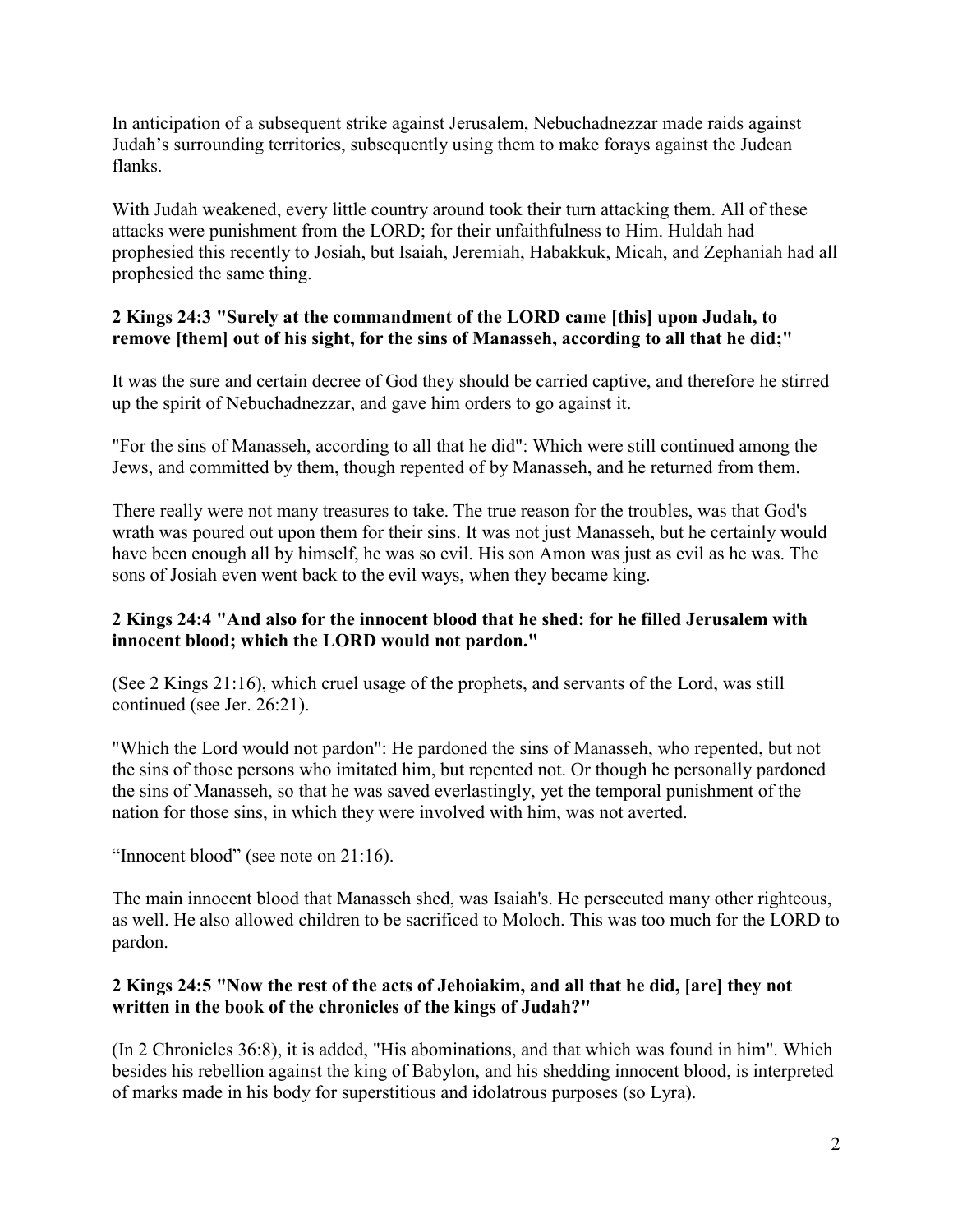One of the terrible things he did was execute Urijah. There are many of the things he did, written in the book of Jeremiah. (The  $26<sup>th</sup>$  chapter of Jeremiah), has a great deal of the prophecy Jeremiah made to him from God.

## **2 Kings 24:6 "So Jehoiakim slept with his fathers: and Jehoiachin his son reigned in his stead."**

He died as they did, but was not buried with them, and indeed had no burial at all, according to the prophecy of Jeremiah (Jer. 22:18). For, falling into the hands of the king of Babylon, he was bound in chains, in order to be carried to Babylon, but died as soon as he came out of Jerusalem, at the gates of which he was cast, and had no burial (2 Chron. 36:6). At this time, also some of the vessels of the temple were carried away, and put in the idol's temple at Babylon (2 Chron. 36:7). And Eupolemus says, that whatever gold, silver, and brass, were in the temple, were carried away.

"And Jehoiachin his son reigned in his stead": Called sometimes Jeconiah, and by contempt Coniah (Jer. 22:24).

Jehoiachin is known by Jechonias, Jechoniah, Jeconiah, and Coniah. He was captured and spent 36 years in Babylon.

#### **2 Kings 24:7 "And the king of Egypt came not again any more out of his land: for the king of Babylon had taken from the river of Egypt unto the river Euphrates all that pertained to the king of Egypt."**

"King of Egypt": (In 601 B.C.), Nebuchadnezzar again marched west against Egypt and was turned back by strong Egyptian resistance. However, Egypt, though able to defend its own land, was not able to be aggressive and recover its conquered lands or provide any help for its allies, including Judah.

Egypt could not attack or help Judah, because they were having trouble with Babylon themselves. The first time the king of Egypt came to attack Judah, they were very successful. The next time they ventured out, the Babylonians attacked them, and they lost much of the territory they had gotten the first time. Now they have decided it is better to stay home.

## **2 Kings 24:8 "Jehoiachin [was] eighteen years old when he began to reign, and he reigned in Jerusalem three months. And his mother's name [was] Nehushta, the daughter of Elnathan of Jerusalem."**

"Eighteen": This reading is preferred over the "eight" of (2 Chron. 36:9; see note).

"Three months": Having regrouped, Nebuchadnezzar invaded Judah for a second time (in the spring of 597 B.C.). Before he could enter Jerusalem, Jehoiakim died and was succeeded as king of Judah by his son, Jehoiachin, Jehoiachin ruled for a short time (in 597 B.C.; see note on 2 Chron. 36:9-10).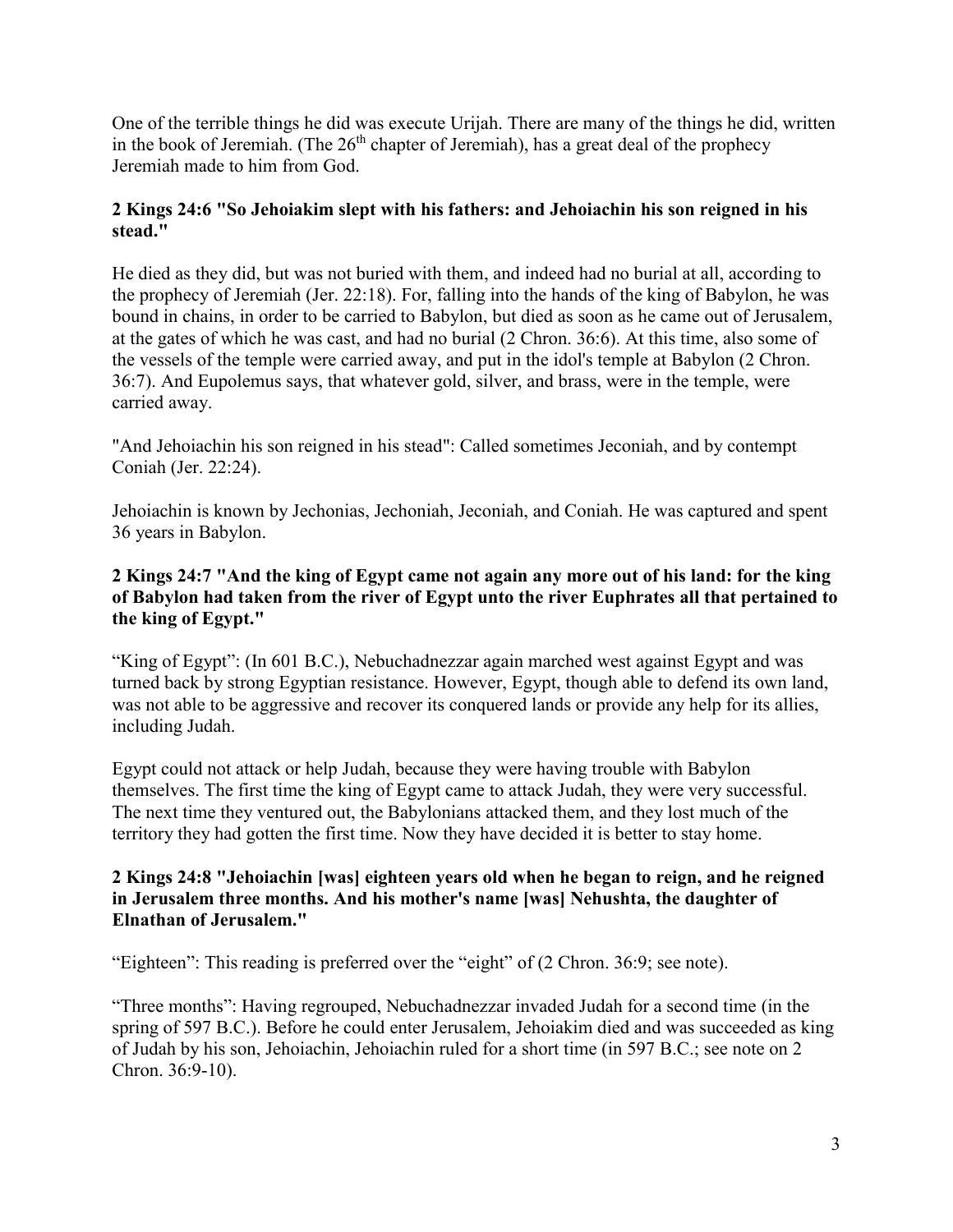In the (36th chapter of 2 Chronicles), it speaks of him as being only 8 years old, but the 18 years old here is, probably, correct. His mother was the daughter of Elnathan, who was a prominent prince in the reign of Jehoiachin. Whether he was 8, or 18, his mother might have greatly influenced him.

## **2 Kings 24:9 "And he did [that which was] evil in the sight of the LORD, according to all that his father had done."**

Being partner with him in his throne, he was in his sins, and continued therein (see 2 Kings 23:37).

It appears from this, that he made no attempt to restore the worship of the LORD. Of course, he was not in office in Jerusalem very long. He seemed to just follow along with the evil that was already going on.

Verses 10-16: "Nebuchadnezzar" sent a major striking force against Judah (in 598 B.C.). Jehoiakim had died before Nebuchadnezzar could reach "Jerusalem.' Accordingly, his son "Jehoiachin" was led away captive to Babylon." Nebuchadnezzar took away much booty as a spoil of war. He also seized and deported the leadership of Jerusalem, among whom was the prophet Ezekiel (Ezek. 1:1).

The second deportation took place (in 597 B.C.), when Nebuchadnezzar "carried away Jehoiachin to Babylon".

The Babylonian siege of Jerusalem was begun by the troops of Nebuchadnezzar. Later, Nebuchadnezzar himself went to Jerusalem and it was to the king himself that Jehoiachin surrendered (verse 12).

## **2 Kings 24:10 "At that time the servants of Nebuchadnezzar king of Babylon came up against Jerusalem, and the city was besieged."**

When Jehoiachin reigned. When the year was expired; so it is (in 2 Chron. 36:10), or at the revolution of the year. Which some take to be autumn, the beginning of the civil year with the Jews; but rather it was the spring, the time when kings went out to battle (2 Sam. 11:1).

"The servants of Nebuchadnezzar king of Babylon came up against Jerusalem": That is, his army under proper generals and officers and by his orders.

"And the city was besieged": In form by the Chaldean army.

## **2 Kings 24:11 "And Nebuchadnezzar king of Babylon came against the city, and his servants did besiege it."**

He came in person, following his army.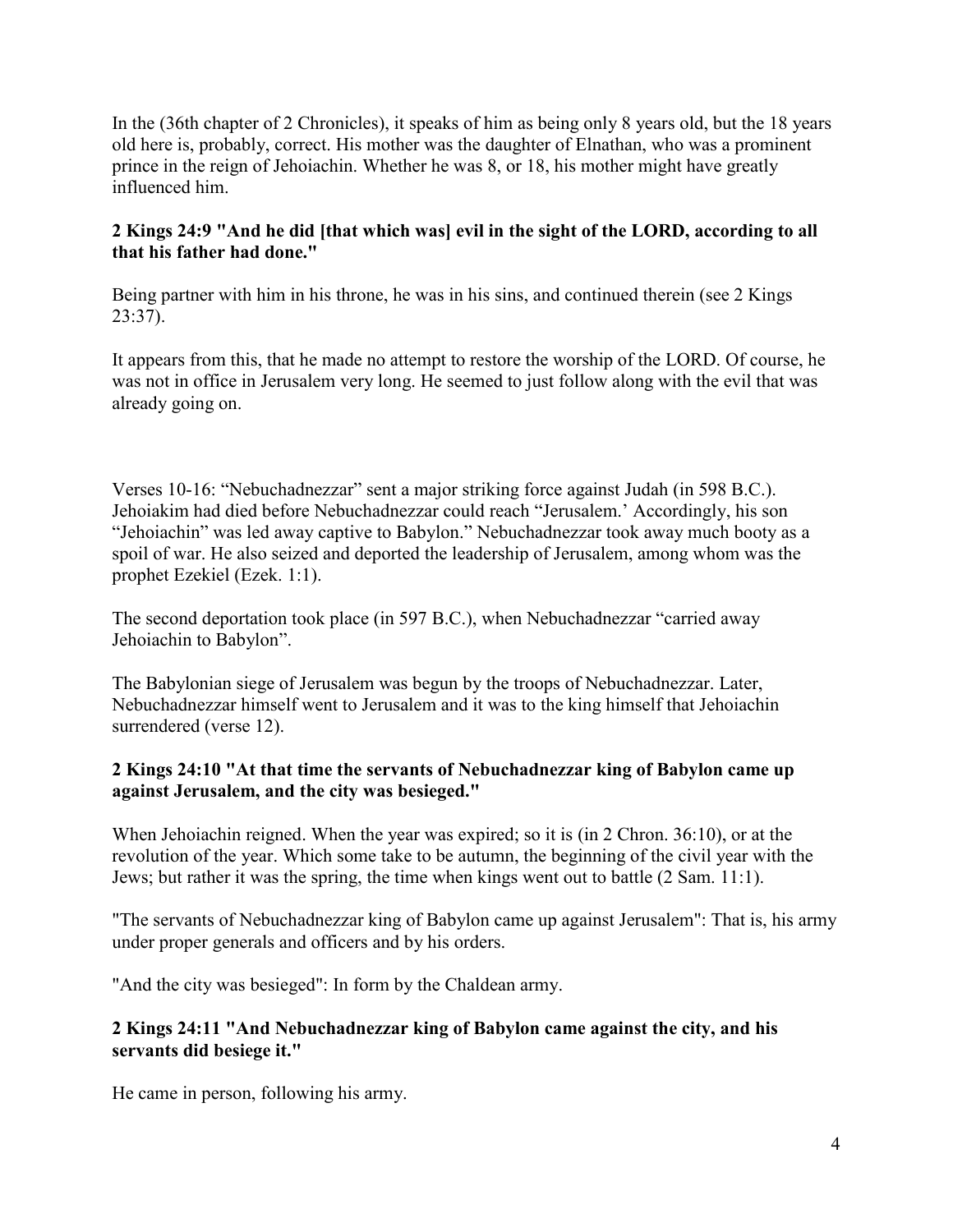"And his servants did besiege it": very closely.

As far as Nebuchadnezzar was concerned, this siege of Jerusalem was not of a great consequence, so his main army was engaged in another war. He sent his servants to take care of this. It appears that Jerusalem did not put up much resistance.

## **2 Kings 24:12 "And Jehoiachin the king of Judah went out to the king of Babylon, he, and his mother, and his servants, and his princes, and his officers: and the king of Babylon took him in the eighth year of his reign."**

"Eighth year": 597 B.C. For the first time, the books of Kings dated an event in Israelite history by a non-Israelite king. This indicated that Judah's exile was imminent and the land would be in the hands of Gentiles.

This is speaking of the eighth year of Nebuchadnezzar's reign. It seemed that Jehoiachin and his mother, and his servants went out and surrendered to the troops of Babylon. He would be released from captivity in Babylon after 36 years.

## **2 Kings 24:13 "And he carried out thence all the treasures of the house of the LORD, and the treasures of the king's house, and cut in pieces all the vessels of gold which Solomon king of Israel had made in the temple of the LORD, as the LORD had said."**

Nebuchadnezzar plundered the treasures of the temple and king' palace, just as the Lord had said he would (20:16-18).

The treasure had been taken before. It seems they had either accumulated more, or some of the things had been overlooked on the other times. We know that the king of Judah had taken the things out and sent them before. Now the Babylonians had come into Jerusalem and even gone into the temple, and taken what they wanted. They had no regard for the temple or what it contained. That is easily seen, by them cutting the vessels of gold.

2 Kings 20:17 "Behold, the days come, that all that [is] in thine house, and that which thy fathers have laid up in store unto this day, shall be carried into Babylon: nothing shall be left, saith the LORD."

Verses 14-16: In 597 B.C., Nebuchadnezzar took an additional 10,000 Judeans as captives to Babylon, in particular the leaders of the nation. This included the leaders of the military and those whose skills would support the military. Included in this deportation was the prophet Ezekiel (see notes on Ezek. 1:1-3). Only the lower classes remained behind in Jerusalem. The Babylonian policy of captivity was different from that of the Assyrians who took most of the people into exile and resettled the land of Israel with foreigners (17:24). The Babylonians took only the leaders and the strong, while leaving the weak and poor, elevating those left to leadership and thereby earning their loyalty. Those taken to Babylon were allowed to work and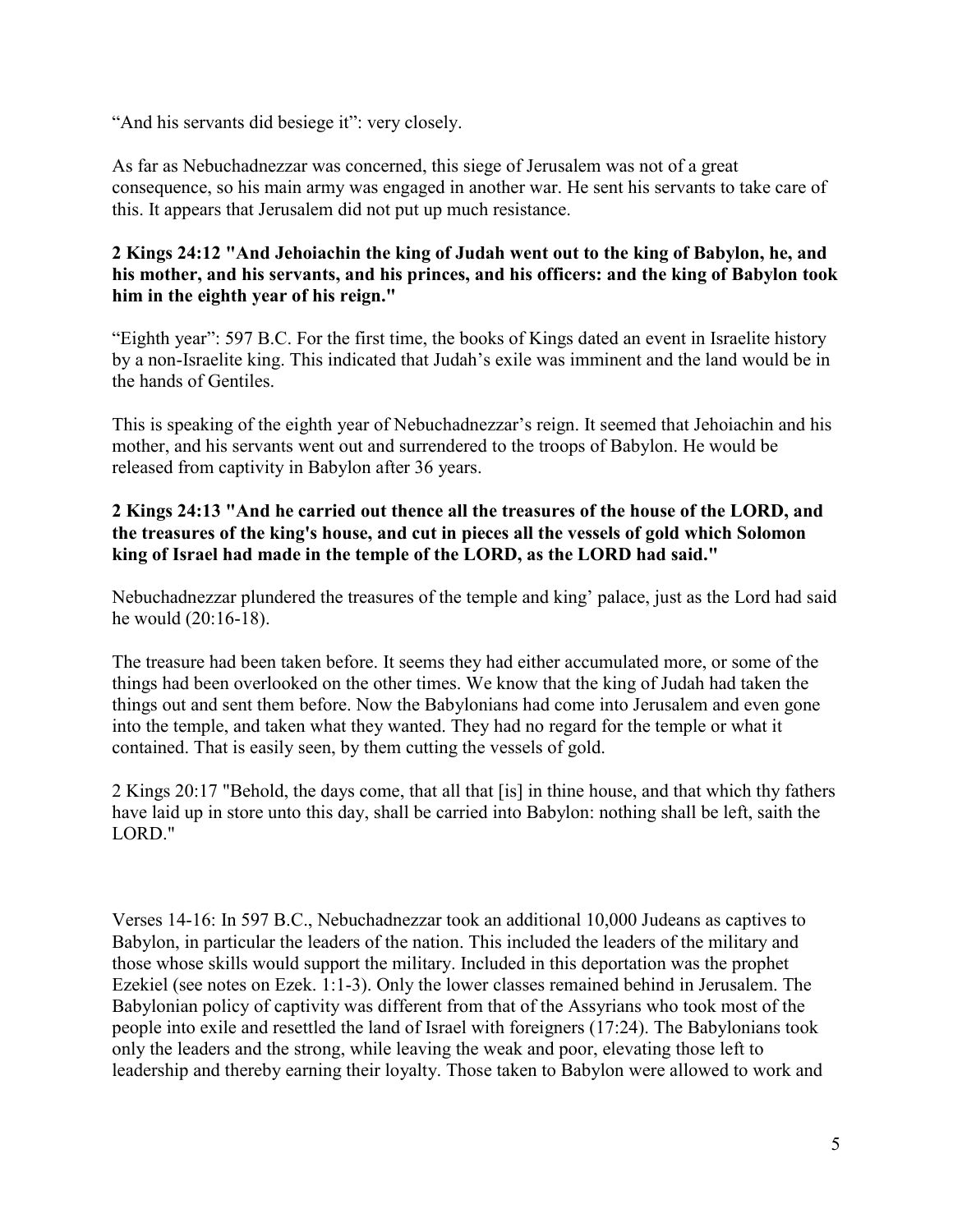live in the mainstream of society. This kept the captive Jews together, so it would be possible for them to return, as recorded in Ezra.

#### **2 Kings 24:14 "And he carried away all Jerusalem, and all the princes, and all the mighty men of valor, [even] ten thousand captives, and all the craftsmen and smiths: none remained, save the poorest sort of the people of the land."**

The inhabitants of it; not every individual of them, but the chief of them, the more honorable, rich, and useful. For the poorer sort were left, as afterwards expressed.

"And all the princes, and all the mighty men of valor, even ten thousand captives": Which was the number of them in the whole; the particulars are after delivered.

"And all the craftsmen and smiths": Besides the nobles and the soldiers, he took all the artificers that exercised any handicraft trade or business. Carpenters and blacksmiths, as some interpret these two words; so that there were none left to make arms for them.

"None remained, save the poorest sort of the people of the land": Who were left to till it, and to dress the vines (see 2 Kings 25:12).

This is just the first siege. These ten thousand were chosen for their abilities. They would be useful slaves to the king of Babylon. The poor people are probably speaking of the farmers and herdsmen. There were a few princes left and a few of the upper-class, but the majority were those who worked at menial labor.

## **2 Kings 24:15 "And he carried away Jehoiachin to Babylon, and the king's mother, and the king's wives, and his officers, and the mighty of the land, [those] carried he into captivity from Jerusalem to Babylon."**

Where he continued at least thirty seven years (2 Kings 25:27).

"And the king's mother": Whose name was Nehushta (2 Kings 24:8). Fulfilment of Jeremiah 22:24-27.

"And the king's wives": For though he was so young, it seems he had many wives, as was the custom of those times. Or his "women", who were either his concubines, or servants in his family.

"And his officers": In his court: and the mighty of the land; the princes and nobles thereof. Or "the fools of the land", as the word is written; so the people generally were.

"Those carried he into captivity from Jerusalem to Babylon": Which, according to Bunting, were six hundred and eighty miles distant from each other.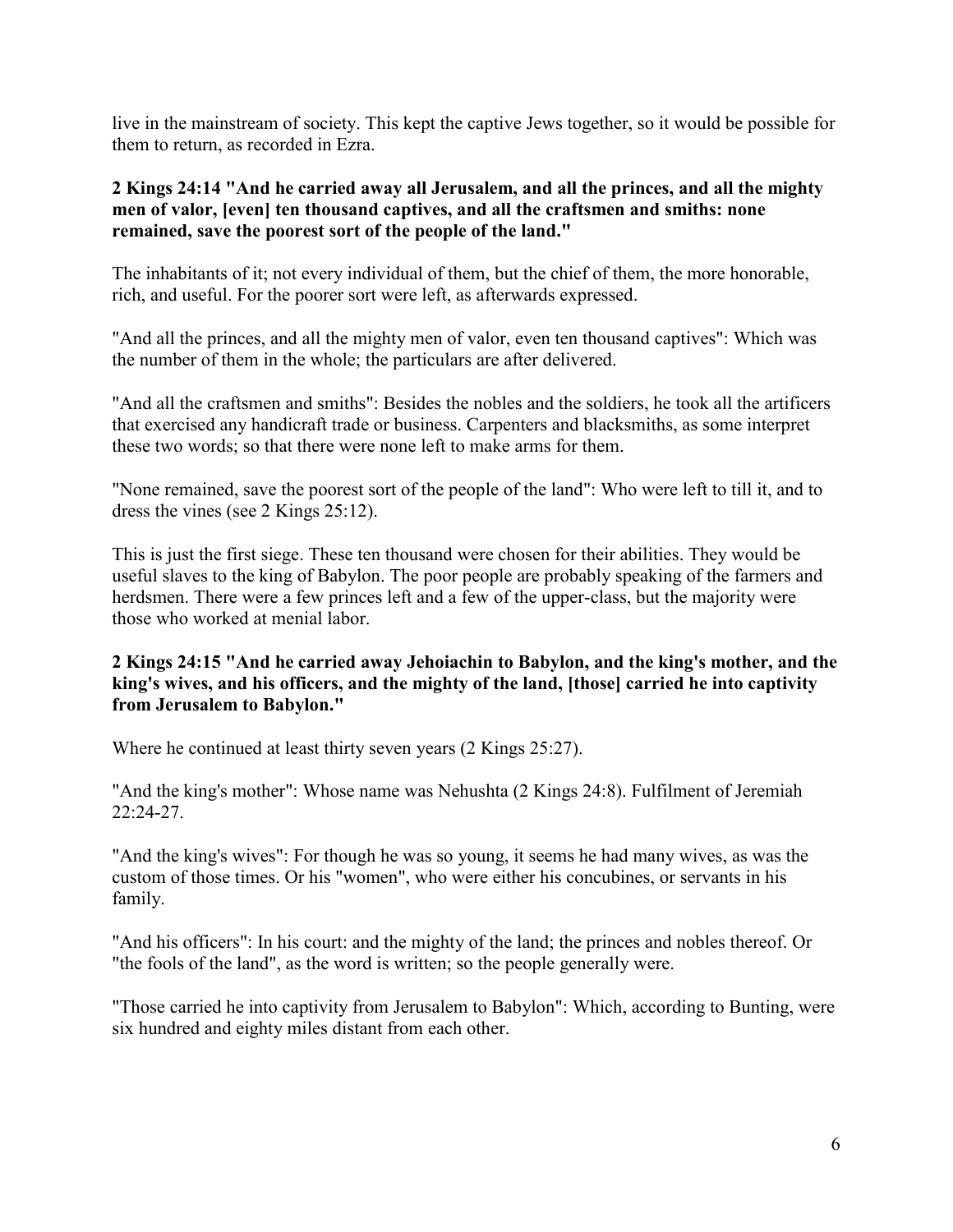The fact that the king had wives make us believe that he was definitely 18, when he took office as king. It would be highly unlikely that a boy of 8 would have wives. There does not seem to be a massacre of people in this first siege and capture of the people.

## **2 Kings 24:16 "And all the men of might, [even] seven thousand, and craftsmen and smiths a thousand, all [that were] strong [and] apt for war, even them the king of Babylon brought captive to Babylon."**

The particulars of the 10,000 carried captive are here given. 7000 of which were the principal men of the land.

"And craftsmen and smiths one thousand": Which made 8000.

"All that were strong, and apt for war": Of these consisted the other 2000; so Abarbinel reckons them. But, according to the Jewish chronologer, which Jarchi and other Jewish commentators follow, the 7000 were out of the tribe of Benjamin and the rest of the tribes, and the 3000 out of the tribe of Judah, which are supposed to be those Jeremiah speaks of (Jer. 52:28).

"Even them the king of Babylon brought captive to Babylon": Among these were Ezekiel the prophet, and Mordecai, the uncle of Esther.

The military men and the craftsmen would be used in the army of Babylon. In fact, all of these captives would be workers and not put into prison. They were taken strictly for their usefulness to Babylon. At least, they would not die.

Verses 17-20: "Mattaniah" (or Zedekiah) was Josiah's last remaining son. He was totally apostate.

## **2 Kings 24:17 "And the king of Babylon made Mattaniah his father's brother king in his stead, and changed his name to Zedekiah**."

"Mattaniah … Zedekiah": Mattaniah was a son of Josiah and an uncle of Jehoiachin (1 Chron. 3:15; Jer. 1:3). Mattaniah's name, meaning "gift of the Lord", was changed to Zedekiah, "righteousness of the Lord." Nebuchadnezzar's changing of Zedekiah's name demonstrated his authority as lord over him (see note on 23:34; see notes on 2 Chron. 36:11-21).

Mattaniah, the uncle of the king of Babylon, was like a puppet king. He was under direct orders from Babylon. "Mattaniah" means gift of Jehovah. "Zedekiah" means righteousness of Jehovah. The strange thing is, that this uncle of the king of Babylon was also the son of Josiah.

**2 Kings 24:18 "Zedekiah [was] twenty and one years old when he began to reign, and he reigned eleven years in Jerusalem. And his mother's name [was] Hamutal, the daughter of Jeremiah of Libnah."**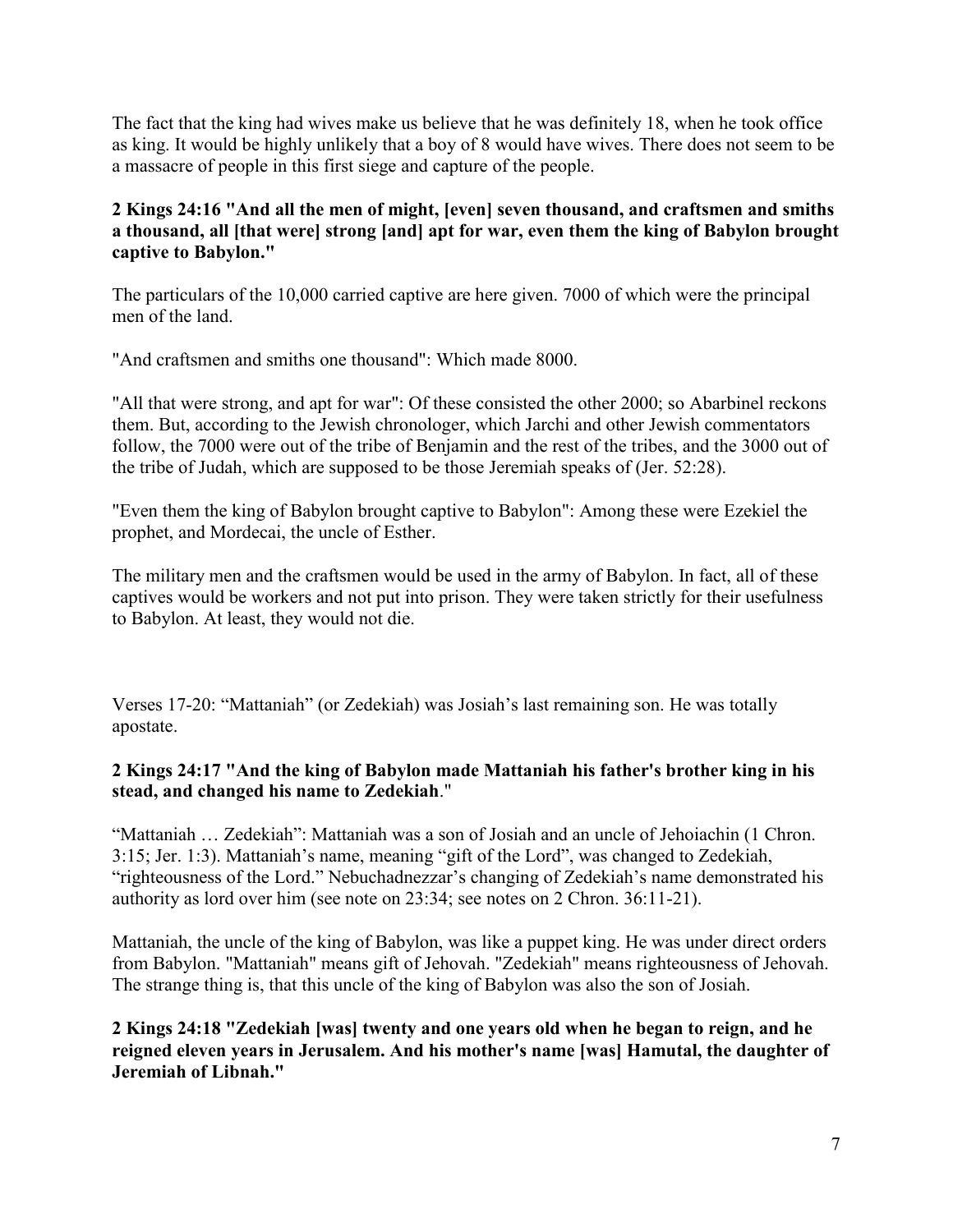"Eleven years": Zedekiah ruled in Jerusalem, under Babylonian sovereignty (from 597-586 B.C.).

For this 11 years that he reigned, there was no war with Babylon. He was full brother with Jehoahaz, and half-brother with Jehoiakim. The people in Jerusalem would accept him, because he was in the lineage to be king. The Babylonians wanted him, because he was related to their king, and they felt they could control him. His youth would be on their side also.

#### **2 Kings 24:19 "And he did [that which was] evil in the sight of the LORD, according to all that Jehoiakim had done."**

So that he was but between nine and ten years of age when his father Josiah died; for Jehoahaz reigned three months, Jehoiakim eleven years, and his son three months and ten days.

"And he reigned eleven years in Jerusalem. And his mother's name was Hamutal the daughter of Jeremiah of Libnah. By which it appears that he was the brother of Jehoahaz by father and mother's side (2 Kings 23:31). This and the two following verses are expressed in the same words as in Jeremiah (see Jer. 52:1-3; 2 Chron. 36:10), besides what is here said. It is written, that he humbled not himself before Jeremiah the prophet of the Lord that spoke in his name, but opposed him. And rebelling against the king of Babylon, broke his oath, and hardened his neck and heart against the Lord, and was obstinate, stubborn, and self-willed.

It seemed that Zedekiah just allowed the heathen worship to continue, that had begun again in his brothers reign. He did not seem to aggressively pursue it, or stop it. He was more a puppet king. He was king in name only.

#### **2 Kings 24:20 "For through the anger of the LORD it came to pass in Jerusalem and Judah, until he had cast them out from his presence, that Zedekiah rebelled against the king of Babylon."**

Zedekiah rebelled": In 588 B.C., Apries (also called Hophra), the grandson of Nechoh, became Pharaoh over Egypt. He appears to have influenced Zedekiah to revolt against Babylon (see note on 17:18-23; Ezek. 17:15-18).

This rebellion against Babylon (which God put in their hearts to do), will bring on the war that will totally destroy Jerusalem and Judah. By this time Zedekiah is about 30, and he is feeling more like a king. We find him trying to get help from Egypt to fight Babylon. Of course, this is part of God's plan for the wrath of God to come on Judah. Many times, God uses wars to punish people.

## **2 Kings Chapter 24 Questions**

1. Who did Jehoiachin become servant to for three years?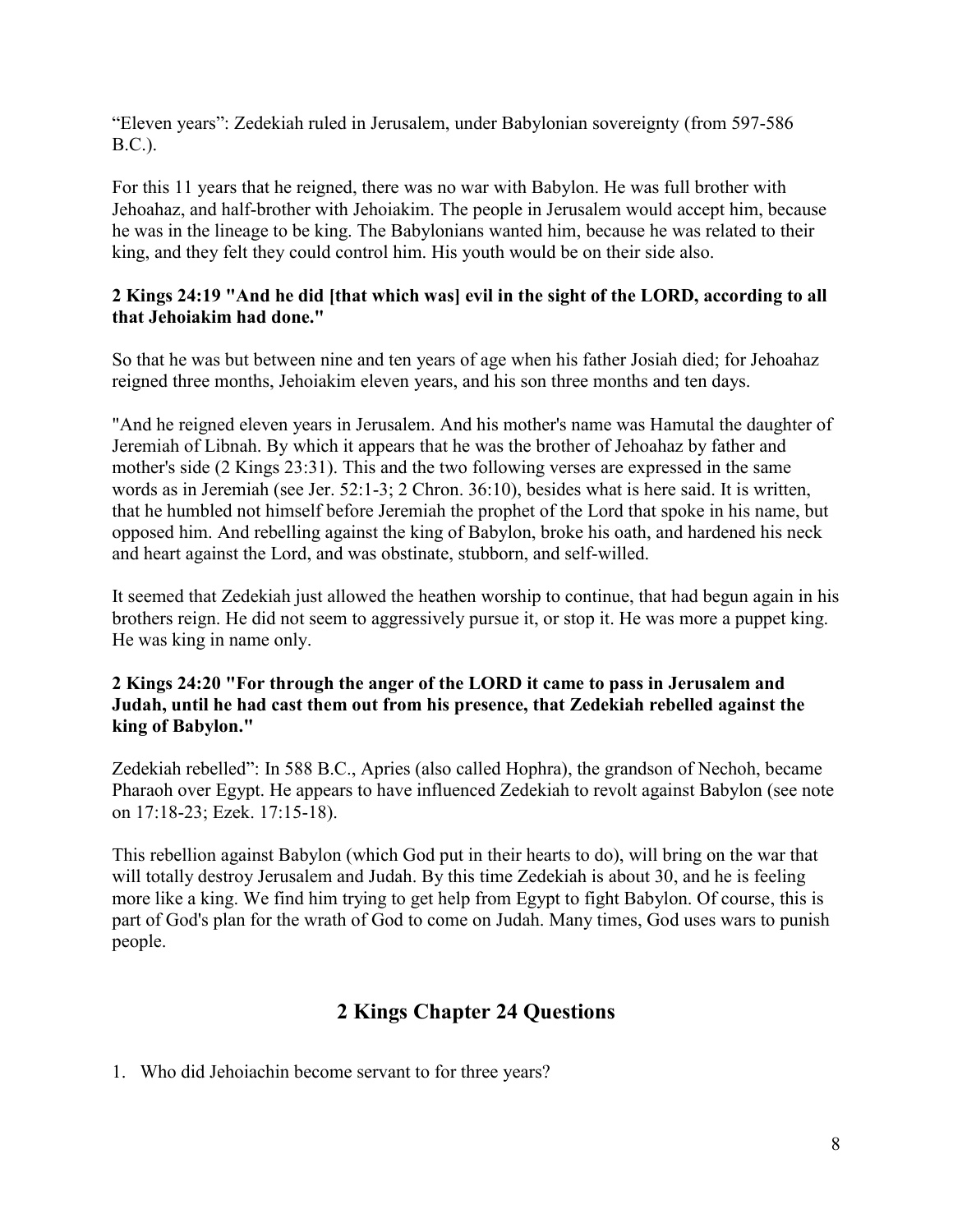- 2. What is another name for Jehoiachin?
- 3. At the end of three years, what does Jehoiachin do?
- 4. Why were all of these bands of the little countries around Judah coming against them?
- 5. At the commandment of the came this upon Judah.
- 6. Who had filled Jerusalem with innocent blood?
- 7. Who was the main innocent blood he killed?
- 8. Who did they sacrifice to Moloch?
- 9. Who was one person that Jehoiachin, killed?
- 10. What are some other names for Jehoiachin?
- 11. Why could Egypt not attack, or help, Judah?
- 12. How old was Jehoiachin, when he became king?
- 13. What kind of king was he?
- 14. Who was king of Babylon at this time?
- 15. Who attacked Jerusalem from Babylon?
- 16. What did they take from the temple?
- 17. Who did Babylon take captive?
- 18. What settles the fact, that the king of Judah was 18, and not 8?
- 19. Why did Babylon pick the particular captives they took?
- 20. Who did Nebuchadnezzar make king of Judah?
- 21. What did he change his name to?
- 22. What does "Mattaniah" mean?
- 23. What does "Zedekiah" mean?
- 24. What was strange about who he was related to?
- 25. How long did he reign?
- 26. Who was his mother?